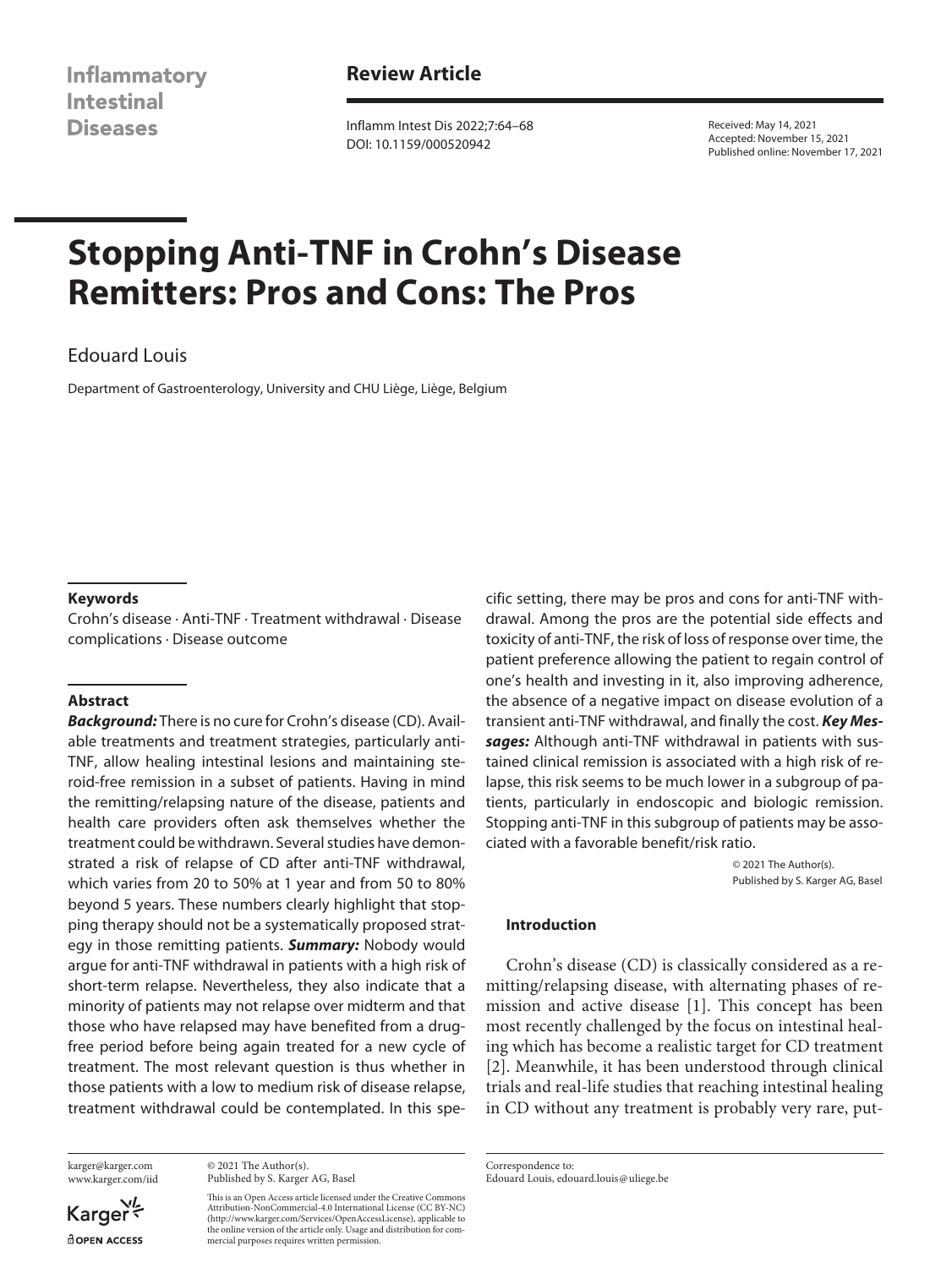**Table 1.** Main factors associated with a lower risk of relapse [6]

| Demographic<br>characteristics | Nonsmoking<br>Older age<br>Female gender                                                                                                                                                                                     |
|--------------------------------|------------------------------------------------------------------------------------------------------------------------------------------------------------------------------------------------------------------------------|
| Clinical characteristics       | No perianal disease<br>Isolated ileal or colonic location<br>No previous antimetabolite failure<br>No recent steroid use<br>First anti-TNF<br>No previous anti-TNF dose<br>intensification<br>No previous surgical resection |
| <b>Biomarkers</b>              | Normal CRP<br>Low fecal calprotectin<br>High hemoglobin<br>Low white blood cells<br>Low/undetectable infliximab trough                                                                                                       |
| Medical imaging                | Absence of endoscopic activity                                                                                                                                                                                               |

<span id="page-1-3"></span><span id="page-1-2"></span><span id="page-1-1"></span><span id="page-1-0"></span>ting in question this concept of remitting/relapsing disease and replacing it by one of the chronic diseases much more like hypertension and diabetes, and making the fluctuation of clinical symptoms the top of the iceberg. In the past, the only situation which was accepted as potentially not requiring further therapy and corresponding to a real state of remission was the one of surgically induced remission with a normal or almost normal 6–12-month endoscopy, indicating, as demonstrated by Rutgeerts and his team >30 years ago, a low risk of mid-long-term clinical relapse (around 10–20% over 8 years) [[3\]](#page-3-2). A similar situation can now be encountered in a substantial number of patients after achieving sustained steroid-free remission under biological therapy, particularly anti-TNF [\[4\]](#page-3-3). Previous studies have clearly indicated that patients with remaining objective signs of disease activity, including elevated biomarkers of inflammation and intestinal ulcers at endoscopy, were at high risk of short-term relapse [\[5,](#page-3-4) [6\]](#page-3-5). However, the fate of patients achieving a normalization of biomarkers and endoscopic healing is more uncertain. The characterization of this subgroup of patients and the study of their intestinal homeostasis, microflora, and immune status, to seek factors associated with long-term treatment-free remission are important current research questions. Beyond the persistence of signs of ongoing inflammation, recent proteomic data suggest that persisting disturbances of intestinal homeostasis and immune defense may explain the risk of longer term relapse [\[7](#page-3-6)]. The main factors associated with a low risk of relapse after anti-TNF withdrawal are summarized

<span id="page-1-4"></span>The arguments in favor of an attempt of treatment withdrawal are the ones which indicate any kind of benefit for the patient or the society without jeopardizing disease control and without putting the patient at risk of long-term outcome worsening. Those include a reduced risk of side effects, a hypothetical reduced risk of loss of response to the ongoing anti-TNF, a better integration of patients' preferences and priorities, an improved adherence to the proposed disease management, an investment of the patient in his/her own health, and finally lowering of the cost.

## *Decreasing the Risk of Side Effects*

<span id="page-1-6"></span><span id="page-1-5"></span>Although anti-TNF may be considered generally as safe therapies, some important and rarely potentially lethal side effects have been described. In particular, the risk of tuberculosis and of severe or opportunistic infection has been clearly demonstrated and quantified [\[9](#page-3-8)]. While this risk of infection can be dramatically decreased or even prevented by individual risk assessment, vaccination, monitoring, and other general and specific preventive measures, this is much more difficult with the risk of neoplasia. An increased risk has been essentially suggested for lymphoma, melanoma, and nonmelanoma skin cancer [[10](#page-3-0), [11\]](#page-3-0). Melanoma and nonmelanoma skin cancer can benefit from preventive measures (mainly sun protection) and regular screening, while prevention and early diagnosis of lymphoma remains difficult. Beside these most worrisome side effects, there also exist a wide range of less severe side effects, including lupus-like syndrome and autoimmunity, potentially affecting several organs [\[9\]](#page-3-8). These sides effects remain rare, most often reversible when stopping therapy and do not re-present, thus posing a strong argument for treatment withdrawal. Other even less severe but potentially more impactful side effects are the skin disorders. Several skin disorders have been associated with anti-TNF, ranging from a dry skin

in Table 1. The ability to identify a subpopulation of patients with not only short-term but also longer term low risk of relapse would bring a simple response to the abovementioned question: treatment withdrawal would only be attempted in this subgroup of patients. If one excludes the patients with persisting objective signs of inflammation, the risk of mid-long-term relapse (up to 8 years) is around 50–60% [[8\]](#page-3-7), leaving us with 40–50% of potentially good candidate for treatment withdrawal. Waiting for the discovery and confirmation of biomarkers predicting a low risk of long-term relapse, we have to live with this intermediate risk and analyze the pros and cons to contemplate treatment withdrawal.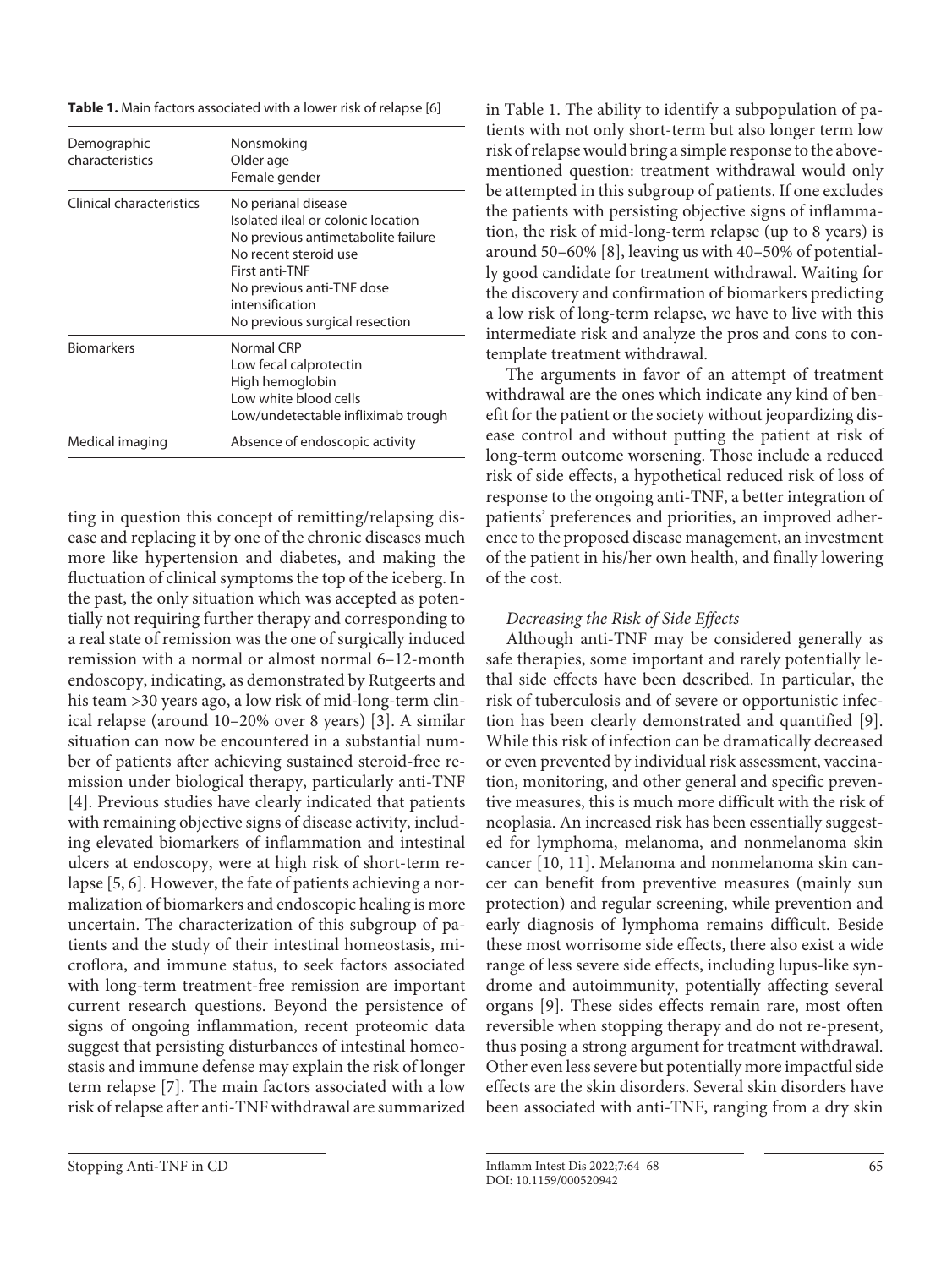<span id="page-2-1"></span><span id="page-2-0"></span>to eczematiform and psoriasiform lesions [\[1](#page-3-0)[2](#page-3-1)]. These manifestations can affect up to 20% of the patients and are usually sufficiently controlled by topical therapies [\[1](#page-3-0)[3\]](#page-3-2). Nevertheless, they may alter the patient's quality of life and become an argument for treatment withdrawal if the risk of relapse is low.

# *Loss of Response under Anti-TNF*

<span id="page-2-4"></span><span id="page-2-3"></span><span id="page-2-2"></span>The secondary loss of response with adalimumab has been estimated up to 20% per year [\[1](#page-3-0)[4\]](#page-3-3) and may even be higher with infliximab [\[1](#page-3-0)[5\]](#page-3-4). This loss of response is usually attributed to 2 main mechanisms: pharmacodynamics and pharmacokinetics. Pharmacodynamic loss of response is thought to be due to a change in the immuneinflammatory pathways, driving intestinal lesions and extraintestinal manifestations. Although sufficient data are currently not available in this field, some patients with anti-TNF failure seem to have developed a more IL-23-dependent pathway of inflammation [\[1](#page-3-0)[6\]](#page-3-5). One could speculate that it is the "pressure" maintained on TNFmediated immune-inflammation that may favor this escape mechanism and that relieving it by at least transient anti-TNF withdrawal may allow maintaining the potential efficacy of anti-TNF later on when needed. This is pure hypothesis but certainly worth exploring. Pharmacokinetic loss of response is mainly due to the development of antidrug antibodies which contribute to both neutralizations of the active drug and acceleration of its elimination. Here, also, if a continuous sufficient drug level may help to prevent the development of these antidrug antibodies, a repeatedly very low or undetectable drug level alternating with high drug levels immediately following injections and infusions may contribute to immunogenicity [[1](#page-3-0)[7](#page-3-6)]. These repeatedly low drug levels may be favored by loss of adherence to treatment and extending the interval between infusions or injections in patients with long-term sustained remission.

# *Patients' Priorities and Preferences*

Patients' priorities and preferences are important to know and take into account, not only because this is one of the primary aim of medicine but also because it has a strong impact on adherence to therapy and even disease management [\[1](#page-3-0)[8\]](#page-3-7). The priority for patients with IBD is clearly the control of their symptoms, including abdominal pain and diarrhea, but after this, safety also represents an important aspect [\[1](#page-3-0)[9\]](#page-3-8). Typically, when patient's condition is improving, the safety aspect may become dominant. However, we have to acknowledge that patients' priorities and views are very heterogeneous, some privileging the control of symptoms almost at all cost, while other ones would be more ready to live with some disease activity but would have, as the main priority, avoidance of any severe adverse event [[20](#page-3-1)]. In a recent survey, the BIOCYCLE consortium could demonstrate that a majority of IBD patients would accept a relapse risk up to 20% and a percentage of time spent with active disease up to 5% to be able to de-escalate therapy and stop either antimetabolite or anti-TNF [[2](#page-3-1)[1](#page-3-0)]. These results taught us 2 important things: first, we should not stop therapy in a subgroup of patients in which the risks of relapse and active disease are above these thresholds, implying that we need good predictors to be able to restrict treatment cessation in a low risk group; second, we should integrate patient's views in our decision, and in some patients, this will preclude any attempt of treatment arrest.

Along the same line, the involvement of patients in their own care through education and empowerment represents a clear need in chronic disease management. Withdrawing a drug may be a good occasion to emphasize the role the patient can play in his own disease management. IBD is a disease which is clearly associated with environmental and behavioral factors, and genetics only explains a small part of the etiology [[1](#page-3-0)]. Patients can strongly act on these nongenetic factors, for example, through improved coping with stress, healthier and more appropriate alimentation, and reinforced physical activity. Although this may be taken care of even with ongoing effective drugs, it is sometimes easier to sensitize the patients to the importance of these aspects when withdrawing a drug [\[22\]](#page-3-1).

# *Lowering of the Cost*

Lowering of the cost is always important, although it may be differentially appreciated, depending on the type of the health system. When the weight of the cost is put on the patient himself either directly or indirectly through private insurances, it may represent a major point of discussion and sometimes an argument to withdraw therapy. When the weight is put on a public entity, it becomes obviously less prominent for individual patients but poses important questions regarding priorities in this public entity's budget management. Cost-benefit calculation is always difficult because it implies to set cost thresholds considered as acceptable for the benefits obtained, usually measured in Qualys, and representing years with a high quality of life. Obviously, these thresholds may vary depending on cultural and economic differences. Under these perspectives, anti-TNF has usually been considered as cost-effective over the short to medium term but not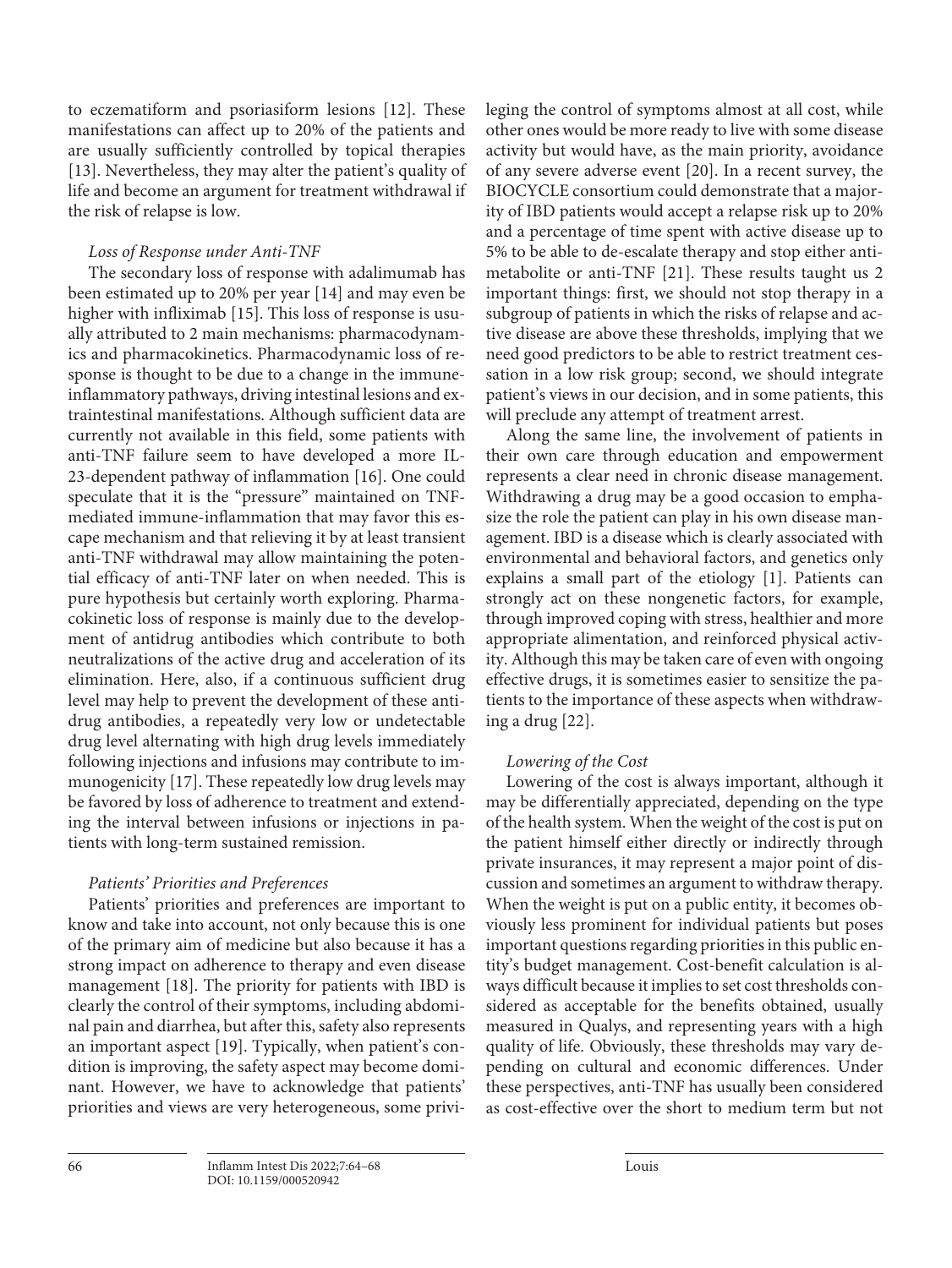necessarily over the long term [[2](#page-3-1)[3](#page-3-2), [2](#page-3-1)[4\]](#page-3-3). More specifically, using a Markov model based on the concept of cycles of biologic treatment, the BIOCYCLE consortium could demonstrate that, at a standard cost of anti-TNF, a continuous treatment would not be considered as cost-effective as cycles of treatment where the drug is transiently withdrawn when achieving sustained steroid-free remission and resumed in case of clinical relapse [[2](#page-3-1)[5](#page-3-4)]. However, due to the cost of relapse management and, in a minority of cases of complications, when lowering the cost of anti-TNF like it has become feasible with biosimilars, continuous anti-TNF treatment may remain cost-effective [\[2](#page-3-1)[5\]](#page-3-4).

## **Conclusion**

The standard of care is continuous anti-TNF treatment in patients who tolerate it well and still benefit from the drug. However, in a subset of patients with a lower risk of relapse and accepting this low risk, anti-TNF withdrawal may offer the opportunity of prolonged treatment-free remission, also allowing cost sparing and favoring the full involvement of the patient in his/her disease management, particularly by adopting healthier behavior.

#### **Conflict of Interest Statement**

E.L. has received fees for research grant from Takeda and Pfizer; received educational grant from Abbvie, Takeda, and Janssen; received speaker fees from Abbvie, Ferring, MSD, Falk, Takeda, Hospira, Janssen, Pfizer, and Celgene; is present in the advisory board of Abbvie, Ferring, MSD, Takeda, Celgene, Hospira, and Janssen; and is a consultant in Abbvie.

#### **Funding Sources**

This work was supported by funding from the European Union's Horizon 2020 research and innovation program under grant agreement No 633168 – BIOCYCLE (PHC-13-2014).

#### **Author Contribution**

E.L. conceived, wrote, and prepared the manuscript.

#### **References**

- <span id="page-3-0"></span>[1](#page-0-0) Torres J, Mehandru S, Colombel JF, Peyrin-Biroulet L. Crohn's disease. [Lancet.](https://www.karger.com/Article/FullText/520942?ref=1#ref1) 2017;389: 1741–55.
- <span id="page-3-1"></span>[2](#page-0-1) Turner D, Ricciuto A, Lewis A, D'Amico F, Dhaliwal J, Griffiths AM, et al. STRIDE-II: an update on the selecting therapeutic targets in inflammatory bowel disease (stride) initiative of the international organization for the study of IBD (IOIBD): determining therapeutic goals for treat-to-target strategies in IBD. [Gastroenterology.](https://www.karger.com/Article/FullText/520942?ref=2#ref2) 2021;160(5):1570–83.
- <span id="page-3-2"></span>[3](#page-1-0) Rutgeerts P, Geboes K, Vantrappen G, Beyls J, Kerremans R, Hiele M. Predictability of the postoperative course of Crohn's disease. [Gas](https://www.karger.com/Article/FullText/520942?ref=3#ref3)[troenterology](https://www.karger.com/Article/FullText/520942?ref=3#ref3). 1990;99:956–63.
- <span id="page-3-3"></span>[4](#page-1-1) Colombel JF, Sandborn WJ, Reinisch W, Mantzaris GJ, Kornbluth A, Rachmilewitz D, et al. Infliximab, azathioprine, or combination therapy for Crohn's disease. [N Engl J](https://www.karger.com/Article/FullText/520942?ref=4#ref4) [Med](https://www.karger.com/Article/FullText/520942?ref=4#ref4). 2010;362:1383–95.
- <span id="page-3-4"></span>[5](#page-1-2) Louis E, Mary JY, Vernier-Massouille G, Grimaud JC, Bouhnik Y, Laharie D, et al. Maintenance of remission among patients with Crohn's disease on antimetabolite therapy after infliximab therapy is stopped. [Gastroen](https://www.karger.com/Article/FullText/520942?ref=5#ref5)[terology.](https://www.karger.com/Article/FullText/520942?ref=5#ref5) 2012;142:63–70.
- <span id="page-3-5"></span>[6](#page-1-2) Torres J, Boyapati RK, Kennedy NA, Louis E, Colombel JF, Satsangi J. Systematic review of effects of withdrawal of immunomodulators or biologic agents from patients with inflammatory bowel disease. [Gastroenterology](https://www.karger.com/Article/FullText/520942?ref=6#ref6). 2015;149:1716–30.
- <span id="page-3-6"></span>[7](#page-1-3) Pierre N, Baiwir D, Huynh-Thu VA, Mazzucchelli G, Smargiasso N, De Pauw E, et al. GE-TAID (Groupe d'etude thérapeutique des affections inflammatoires du tube digestif). Discovery of biomarker candidates associated with the risk of short-term and mid/longterm relapse after infliximab withdrawal in Crohn's patients: a proteomics based study. [Gut](https://www.karger.com/Article/FullText/520942?ref=7#ref7). 2020 Oct 26.
- <span id="page-3-7"></span>[8](#page-1-4) Reenaers C, Mary JY, Nachury M, Bouhnik Y, Laharie D, Allez M, et al. Outcomes 7 years after infliximab withdrawal for patients with Crohn's disease in sustained remission. [Clin](https://www.karger.com/Article/FullText/520942?ref=8#ref8) [Gastroenterol Hepatol.](https://www.karger.com/Article/FullText/520942?ref=8#ref8) 2018;16:234–43.
- <span id="page-3-8"></span>[9](#page-1-5) Papamichael K, Mantzaris GJ, Peyrin-Biroulet L. A safety assessment of anti-tumor necrosis factor alpha therapy for treatment of Crohn's disease. [Expert Opin Drug Saf.](https://www.karger.com/Article/FullText/520942?ref=9#ref9) 2016; 15:493–501.
- [10](#page-1-6) Lemaitre M, Kirchgesner J, Rudnichi A, Carrat F, Zureik M, Carbonnel F, et al. Association between use of thiopurines or tumor necrosis factor antagonists alone or in combination and risk of lymphoma in patients with inflammatory bowel disease. [JAMA](https://www.karger.com/Article/FullText/520942?ref=10#ref10). 2017; 318:1679–86.
- [11](#page-1-6) Mercer LK, Askling J, Raaschou P, Dixon WG, Dreyer L, Hetland ML, et al. Risk of invasive melanoma in patients with rheumatoid arthritis treated with biologics: results from a collaborative project of 11 European biologic registers. [Ann Rheum Dis](https://www.karger.com/Article/FullText/520942?ref=11#ref11). 2017;76:386–91.
- [12](#page-2-0) Rahier JF, Buche S, Peyrin-Biroulet L, Bouhnik Y, Duclos B, Louis E, et al. Severe skin lesions cause patients with inflammatory bowel disease to discontinue anti-tumor necrosis factor therapy. [Clin Gastroenterol Hepatol.](https://www.karger.com/Article/FullText/520942?ref=12#ref12) 2010;8:1048–55.
- [13](#page-2-1) Cleynen I, Van Moerkercke W, Billiet T, Vandecandelaere P, Vande Casteele N, Breynaert C, et al. Characteristics of skin lesions associated with anti-tumor necrosis factor therapy in patients with inflammatory bowel disease: a cohort study. [Ann Intern Med.](https://www.karger.com/Article/FullText/520942?ref=13#ref13) 2016;164: 10–22.
- [14](#page-2-2) Billioud V, Sandborn WJ, Peyrin-Biroulet L. Loss of response and need for adalimumab dose intensification in Crohn's disease: a systematic review. [Am J Gastroenterol](https://www.karger.com/Article/FullText/520942?ref=14#ref14). 2011;106: 674–84.
- [15](#page-2-3) Gisbert JP, Panés J. Loss of response and requirement of infliximab dose intensification in Crohn's disease: a review. [Am J Gastroen](https://www.karger.com/Article/FullText/520942?ref=15#ref15)[terol](https://www.karger.com/Article/FullText/520942?ref=15#ref15). 2009;104:760–7.
- [16](#page-2-4) Schmitt H, Billmeier U, Dieterich W, Rath T, Sonnewald S, Reid S, et al. Expansion of IL-23 receptor bearing TNFR2+ T cells is associated with molecular resistance to anti-TNF therapy in Crohn's disease. [Gut](https://www.karger.com/Article/FullText/520942?ref=16#ref16). 2019;68(5):814– 28.
- 17 Atiqi S, Hooijberg F, Loeff FC, Rispens T, Wolbink GJ. Immunogenicity of TNF-Inhibitors. [Front Immunol.](https://www.karger.com/Article/FullText/520942?ref=17#ref17) 2020 Feb 26;11:312.